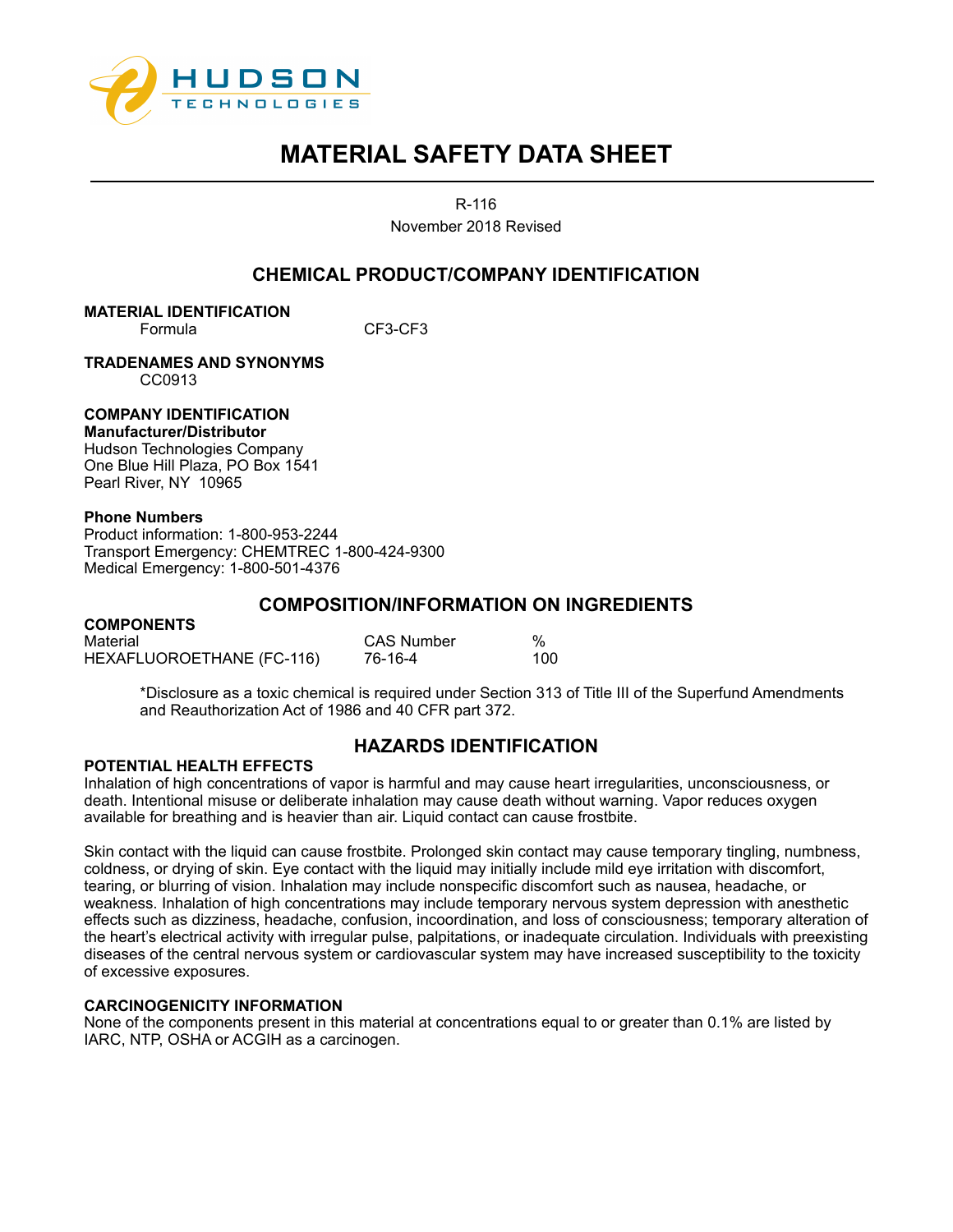

# **FIRST AID MEASURES**

## **INHALATION**

If inhaled, immediately remove to fresh air. Keep person calm. If not breathing, give artificial respiration. If breathing is difficult, give oxygen. Call a physician.

## **SKIN CONTACT**

Flush skin with water for at least 15 minutes. Treat for frostbite if necessary by gently warming the affected area. Get medical attention if irritation is present.

#### **EYE CONTACT**

In case of contact, immediately flush eyes with plenty of water for at least 15 minutes. Call a physician.

#### **INGESTION**

Ingestion is not considered a potential route of exposure.

### **NOTES TO PHYSICIANS**

Because of possible disturbances of cardiac rhythm, catecholamine drugs, such as epinephrine, should only be used with special caution in situations of emergency life support.

## **FIRE FIGHTING MEASURES**

## **FLAMMABLE PROPERTIES**

Flash Point **Will not burn** Method TOC Flammable limits in Air, % by Volume LEL Not applicable UEL Not applicable >870 C (>1598 F) Autodecomposition Not determined

#### **FIRE AND EXPLOSION HAZARDS**

Cylinders are equipped with pressure and temperature relief devices, but still may rupture under fire conditions. Decomposition may occur.

## **EXTINGUISHING MEDIA**

As appropriate for combustibles in area.

#### **FIRE FIGHTING INSTRUCTIONS**

SUse water spray or fog to cool containers. Self-contained breathing apparatus (SCBA) is required if cylinders rupture or release under fire conditions.

## **ACCIDENTAL RELEASE MEASURES**

### **SAFEGUARDS (PERSONNEL)**

NOTE: Review FIRE FIGHTING MEASURES and HANDLING (PERSONNEL) sections before proceeding with clean-up. Use appropriate PERSONAL PROTECTIVE EQUIPMENT during clean-up.

#### **ACCIDENTAL RELEASE MEASURES**

Ventilate area, especially low or enclosed places where heavy vapors might collect. Remove open flames. Wear self-contained breathing apparatus (SCBA) for large spills or when a release occurs.

#### **HANDLING (PERSONNEL)**

## **HANDLING AND STORAGE**

Avoid breathing high concentrations of vapor. Avoid contact of skin or eyes with liquid or cold vapors. Use with sufficient ventilation to keep employee exposure below recommended limits.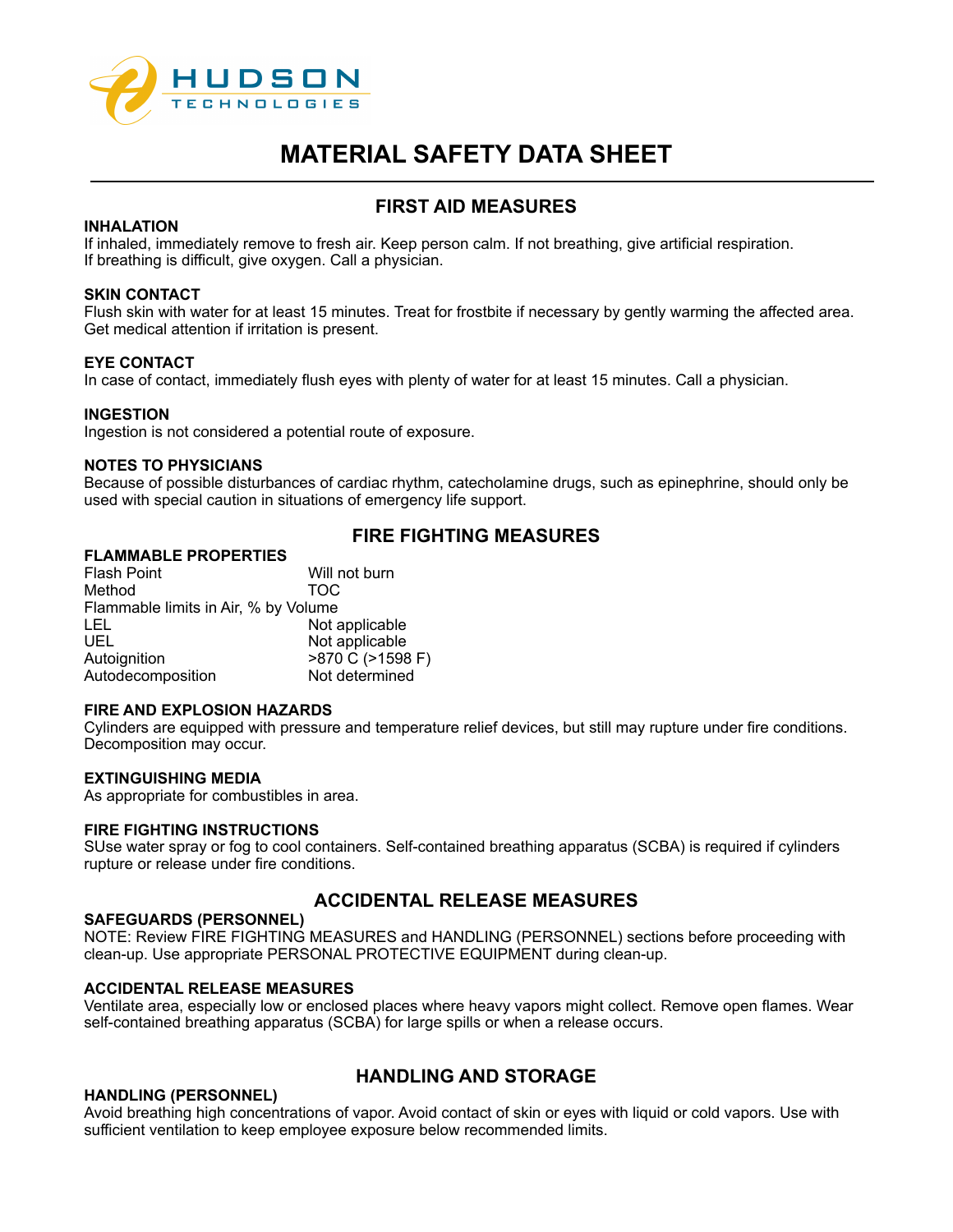

## **STORAGE**

Store containers in a clean, dry area. Do not heat above 52 C (125 F).

## **EXPOSURE CONTROLS/PERSONAL PROTECTION**

#### **ENGINEERING CONTROLS**

Normal ventilation for standard manufacturing procedures is generally adequate. Local exhaust should be used when large amounts are released. Mechanical ventilation should be used in low or enclosed places.

## **PERSONAL PROTECTIVE EQUIPMENT**

Impervious gloves and chemical splash goggles should be worn when handling liquid. Under normal conditions, no respiratory protection is required when using this product. Self-contained breathing apparatus (SCBA) is required if a spill occurs.

## **EXPOSURE GUIDELINES**

**APPLICABLE EXPOSURE LIMITS HEXAFLUOROETHANE (FC-116)**

PEL (OSHA) None Established TLV (ACGIH) None Established

## **PHYSICAL AND CHEMICAL PROPERTIES**

## **PHYSICAL DATA**

Boiling Point -78.3 C (-108.9 F) Vapor Density % Volatiles 100 WT% Odor Slight ethereal<br>
Form Liquefied gas Color Clear, colorless

Vapor Pressure 439 psia @ 19.7 C (67.5 F) C (67.5 deg F)<br>Vapor Density 4.8 (Air=1.0) Liquefied gas Density 1.57 g/cm3 @ -78 C (-108 F) - Liquid C (-109 deg F) - Liquid

## **STABILITY AND REACTIVITY**

## **CHEMICAL STABILITY**

Material is stable. However, avoid open flames and high temperatures.

## **INCOMPATIBILITY WITH OTHER MATERIALS**

Incompatible with alkali or alkaline earth metals- powdered Al, Zn, Be, etc.

## **DECOMPOSITION**

Decomposition products are hazardous. This material can be decomposed by high temperatures (open flames, glowing metal surfaces, etc.) forming hydrofluoric acid and possibly carbonyl fluoride.

## **POLYMERIZATION**

Polymerization will not occur.

## **ANIMAL DATA**

**TOXICOLOGICAL INFORMATION**

Inhalation 4-hour LC50: >800,000 ppm in rats Effects observed in animals by inhalation include decreased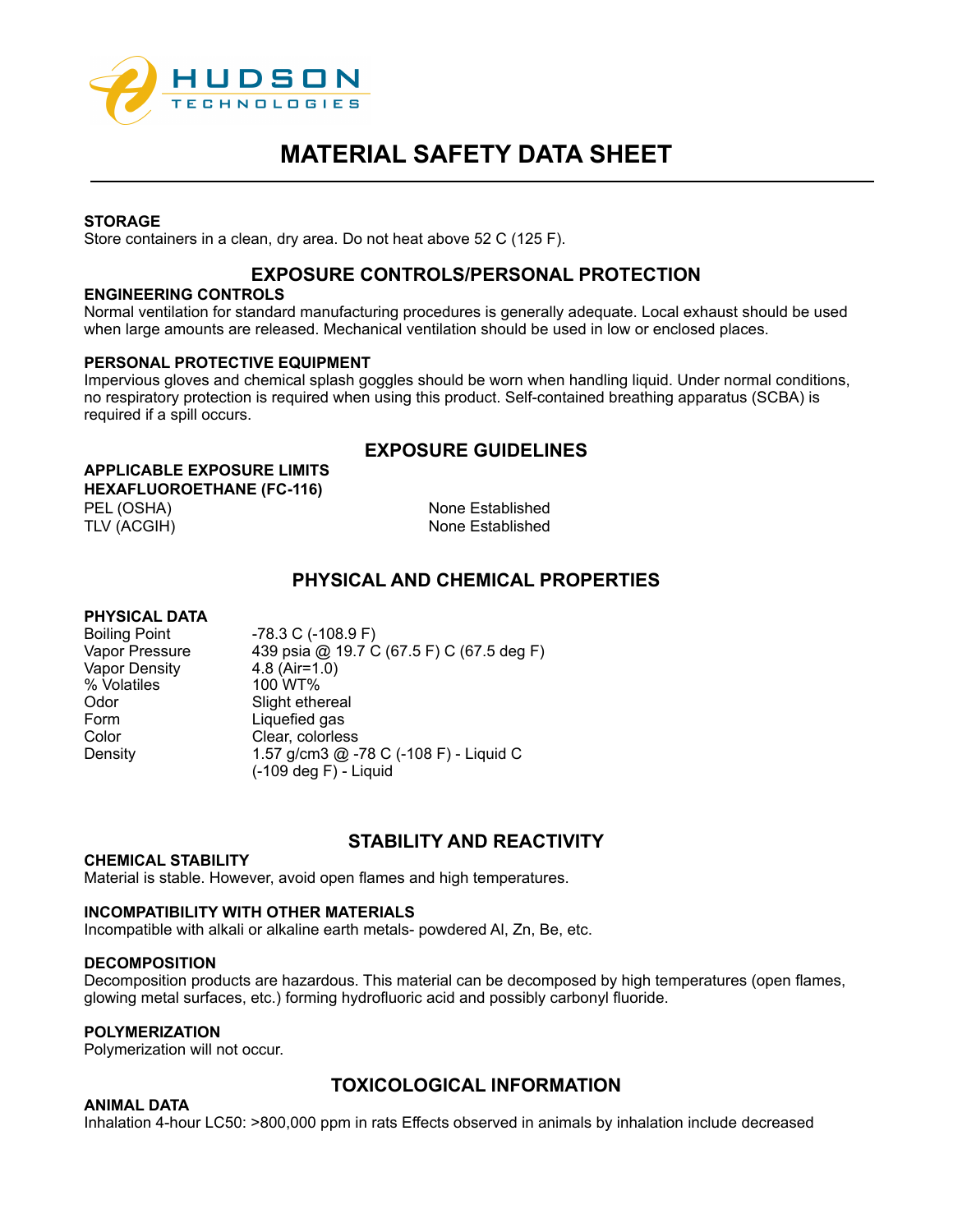

growth rate, pulmonary changes, irregular respiration, increased urine volume and creatinine, reversible pathological changes in the kidneys, and increased urinary fluoride concentration. One study showed no arrhythmogenic effects in dogs at a concentration of 20% R-116, while another study did show some arrhythmogenic effects in both guinea pigs and dogs. Long-term inhalation exposures resulted in an initial decrease in growth rate, but no other adverse changes were noted. No animal test reports are available to define carcinogenic, developmental, or reproductive hazards. The compound does not produce genetic damage in bacterial cell cultures but has not been tested in animals.

One limited study in which mice were exposed for 23 months to a chlorofluorocarbon mixture containing 25% FC-114, showed no evidence of carcinogenic activity or other signs of toxicity. This compound does not produce genetic damage in bacterial cell cultures but has not been tested in animals. Tests for developmental or reproductive toxicity have not been performed.

## **DISPOSAL CONSIDERATIONS**

#### **WASTE DISPOSAL**

Comply with Federal, State, and local regulations. Reclaim by distillation or remove to a permitted waste disposal facility.

## **TRANSPORTATION INFORMATION**

## **SHIPPING INFORMATION**

| DOT/IMO/IATA                |                              |
|-----------------------------|------------------------------|
| Proper Shipping Name:       | HEXAFLUOROETHANE, COMPRESSED |
| Hazard Class:               | 22                           |
| UN No.:                     | 2193                         |
| Shipping Label:             | Nonflammable Gas             |
| <b>Shipping Containers:</b> | Cylinders                    |

## **REGULATORY INFORMATION**

## **U.S. FEDERAL REGULATIONS**

| <b>TSCA Inventory Status: Reported/Included.</b>   |     |
|----------------------------------------------------|-----|
| TITLE III HAZARD CLASSIFICATIONS SECTIONS 311, 312 |     |
| Acute :                                            | Yes |
| Chronic:                                           | No  |
| Fire :                                             | No  |
| Reactivity:                                        | No  |
| Pressure:                                          | Yes |
| <b>HAZARDOUS CHEMICAL LISTS</b>                    |     |
| <b>SARA Extremely</b>                              |     |
| Hazardous Substance -                              | No  |
| CERCLA Hazardous Substance -                       | No  |
| <b>SARA Toxic Chemical -</b>                       | No  |

## **OTHER INFORMATION**

### **NFPA, NPCA-HMIS** NPCA<sup>-</sup>

| טוויוירע ויו  |   |
|---------------|---|
| -HMIS Rating  |   |
| Health:       | 1 |
| Flammability: | O |
| Reactivity:   |   |

Personal Protection rating to be supplied by user depending on use conditions.

## **ADDITIONAL INFORMATION**

R-11 contains very low levels of carbon tetrachloride and chloroform, chemicals known to the State of California to cause cancer.

**California Prop. 65:** This product does not contain any chemicals known to the State of California to cause cancer, birth defects or other reproductive harm.